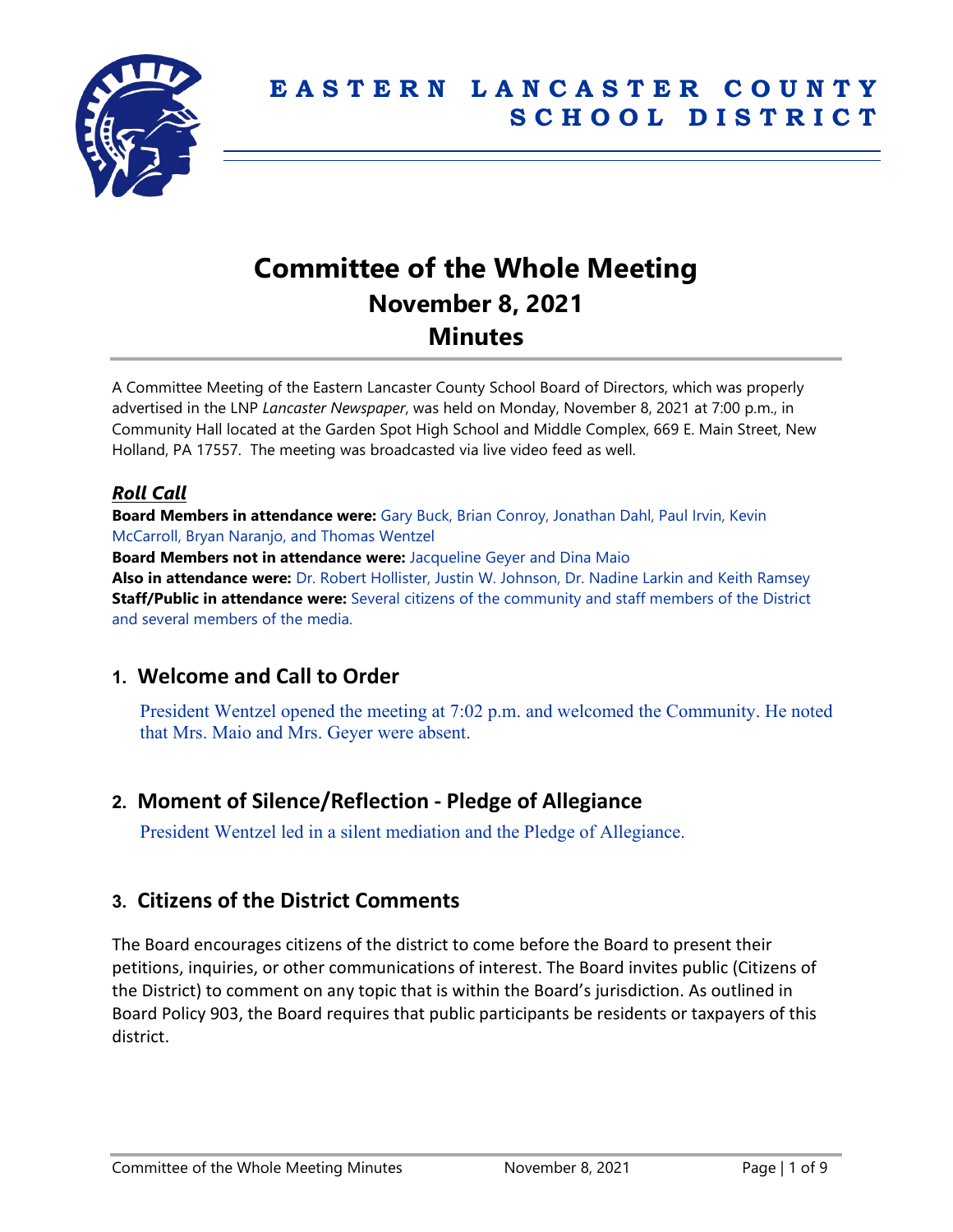Due to the virtual aspect of the Board meeting, the Board is requesting if you wish to provide public comment during the virtual board meeting, you should sign-up to do so by completing the online form prior to the meeting.

## [PUBLIC COMMENT SIGN-UP FORM](https://forms.gle/zDXXoX8rZQUxt1Ap6) (*Please use this form only if you are not attending the meeting in person.*)

*Public comments will be read aloud during the public comment section of the agenda.*

Thank you.

SUBMITTED COMMENTS (VIA PUBLIC COMMENT SIGN-UP FORM):

#### Sue Harpel, 1161 Reading Rd Narvon PA

This evening I would like to speak about what a board member has done, not only to a parent, taxpayer and member of our community, but also how she has made Elanco look bad. This Board member took it upon herself to publicly ridicule Jennifer Jarvis for past crimes she had committed. Jennifer did her time and has moved forward with her life in a positive direction. She has never hid the fact that she had a past and if you would take the time to ask her, she would answer your questions. There was no need for this at all, especially from a board member. I noticed when Jennifer had emailed the school board as a group email, over the book, Lighter Than My Shadow, every board member who responded, responded to the group. After a while , the emails were coming directly from this board member, no other board members names were listed. Why is that? And for you to have the audacity to say, "Maybe if we make an example of this family and their actions, parents in the future will behave more responsibly." Are you serious? What are you going to do? Put me in time out? In those same emails, you acted as if you had the top authority to do whatever you wanted. You also stated, "It is so hard to decide what to keep anonymous and what parents have the right to know." Parents pay their taxes. We have the right to know what's going on in our schools! I would like nothing more than to put my 3 children back into Elanco, but with people like you running your mouth about parents and Elanco probably isn't going to do anything about your immature high school drama, I don't know that my children are safe from any of the adults there. I don't know if they act like you and that bothers me. I'm just curious since you're a teacher in another school district, do they know what you're doing and how you're acting with Elanco parents? If they don't, I wonder how they would feel about it?

#### Hazell Hurst, Earl Township

Subject: Mandates Violate the Constitution and Basic Human Rights

My name is Hazell Hurst, and I reside in Earl Township.

According to tonight's agenda, policy 203- Immunizations and Communicable Diseases is up for review and discussion. I am writing to ask you to vote against all vaccine mandates. Vaccine mandates violate fundamental human rights, notably the right to prior, free and informed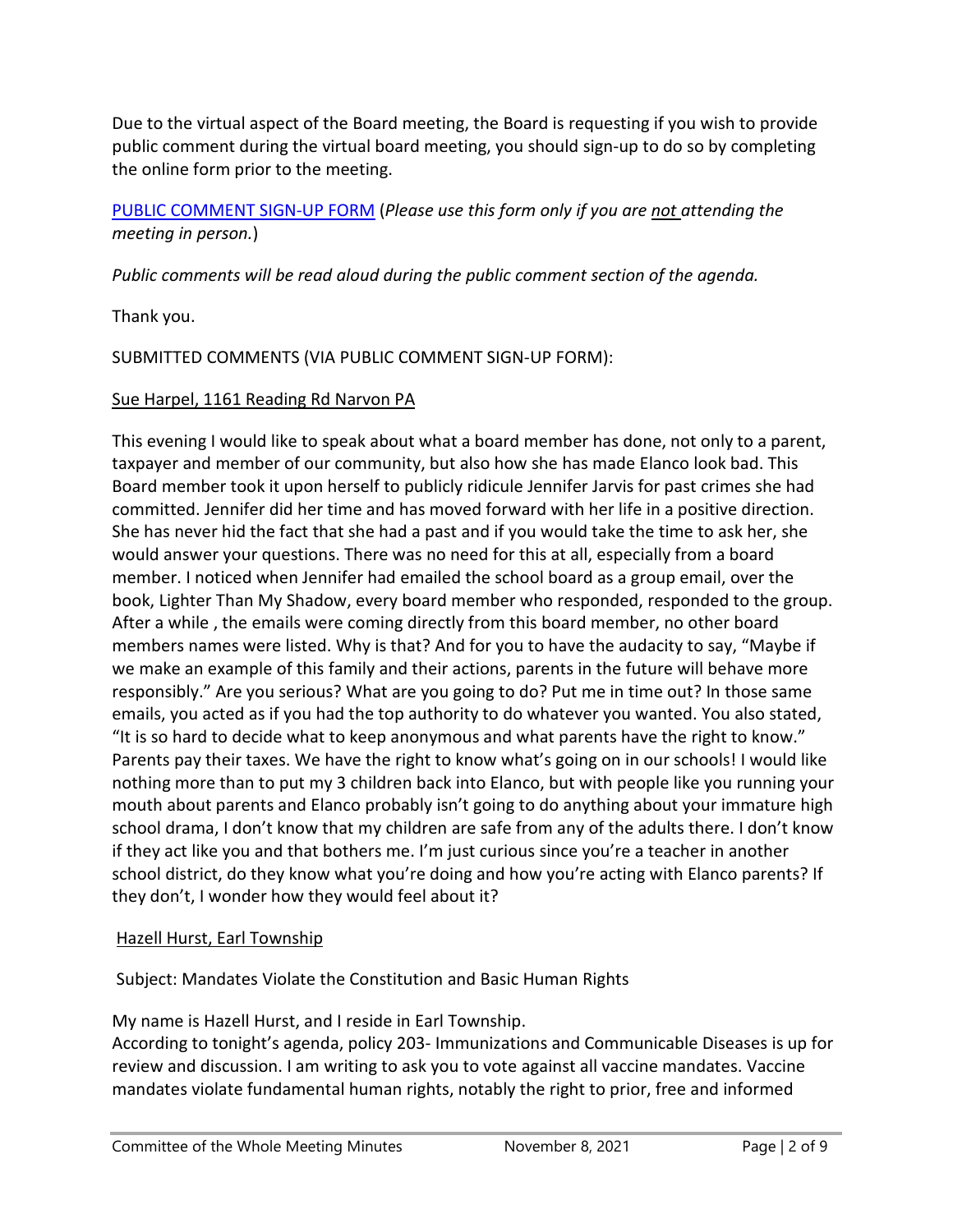consent for medical interventions. In a free society, everyone should have complete power and control over their own bodies. I urge you to do all in your power to ensure a return to the democratic principles upon which this country was founded.

Should employers/schools be able to mandate a medical procedure to their employees and then not pay for an injury should it happen? Though vaccines injure and fail in real-world conditions, legislation passed in 1986 left U.S. children and adults with a striking absence of legal protections from vaccine injury. Therefore, if any school or employer mandates vaccinations, citizens have no recourse to recoup lost wages or pay for medical bills. Why expect people to take on all of the risk of injury and lost wages when vaccine manufacturers don't back their products? And especially when the chances of survival from COVID is 98.23% for adults and even higher for children at 99.985%.

President Biden's announcement of coercive measures to vaccinate government workers and others including children was a red flag to all who value freedom. Not only is his plan a violation of our Constitution, it also violates the Nuremberg Code, designed to ensure informed consent for any medical procedure upon humans.

It's time to end the use of COVID-19 as a pretext for governmental coercion and mandates. The public is waking up to the cascading negative impacts upon society from elected officials wielding unprecedented power over the citizens of this country. As your constituent, I urge that you:

-- Do not support any legislation or directive coercing people or mandating medical interventions--including vaccines

-- Do not support any legislation or directive requiring people to wear masks

- -- Do not support any legislation or directive that deprives people of the right to congregate
- -- Do not support any legislation or directive establishing lockdowns

-- Do not support any legislation where employers can enact coercive tactics to overrule a person's rights to body autonomy

Most importantly, I ask that you defend our Constitution as you swore under oath to do when you took office. President Biden said that 164 million American adults have received the COVID vaccine. With a U.S. population of 333 million, that means over 50% of people in America have not gotten the vaccine. This group is becoming a substantial voting block guaranteed to be paying attention to the actions of all elected officials.

No healthy adult or child should be injured or die from a vaccine imposed upon them by their government and/or school.

Thank you.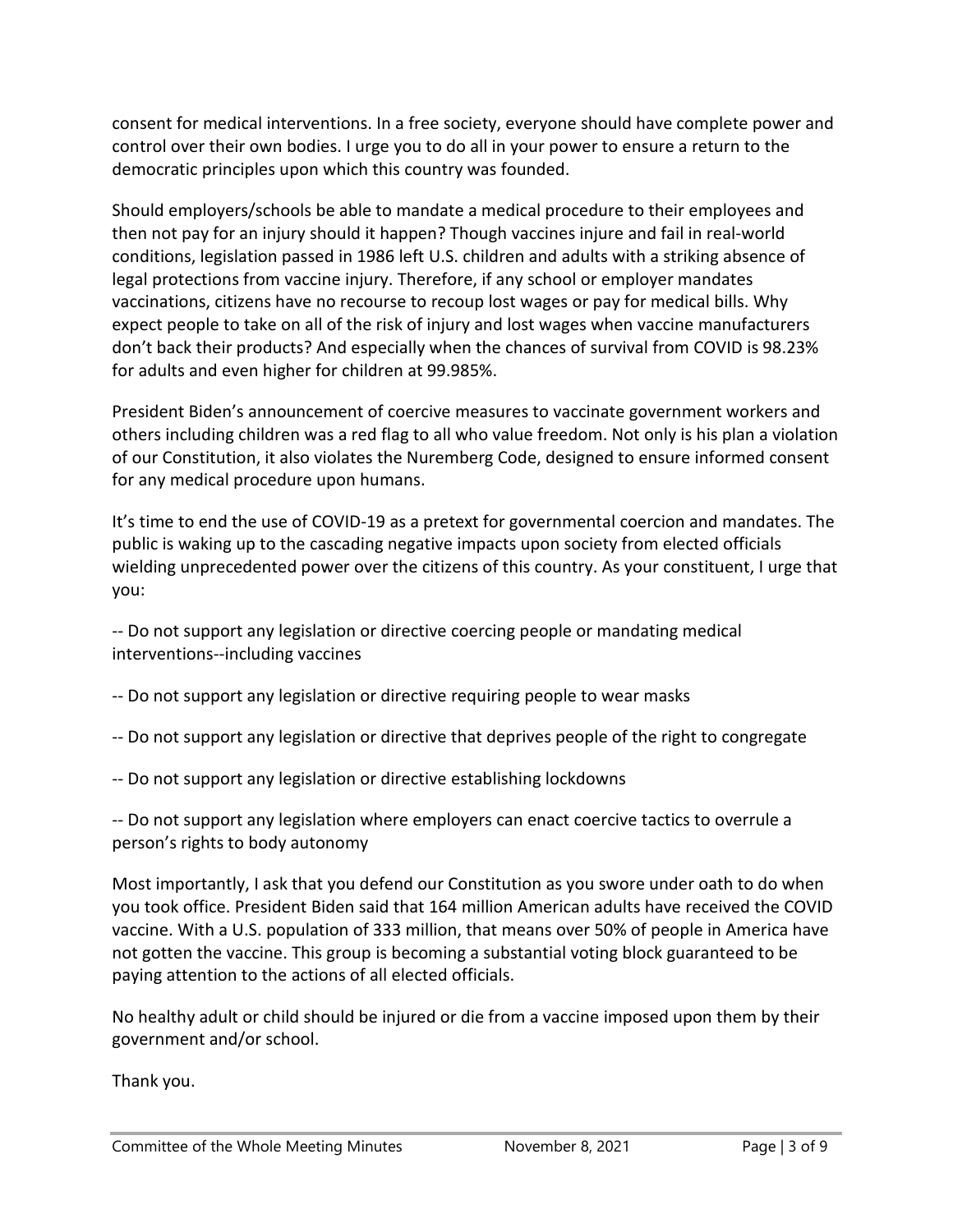#### Beth Ann Zueno, 414 S Railroad Ave, New Holland, PA

Good evening. As I am unable.to be there this evening I feel compelled to write you in regards to the disgusting, pornographic book that was discussed at last months meeting. I want to thank Mr. Conroy for taking this matter seriously. Although you took a lot of flack from some people sitting at the table with you I personally appreciate how personally you took this matter. You behaved like a parent who cares about what they're child may be exposed to. I've been attending school board meetings for awhile now and a few times heard the superintendent and others on the board get upset and not use their best behavior more than once with little said about their behavior. . You yourself have graciously tried to defend some of the rude comments made. Explaining they got upset because they care. Well thank you for caring! This is a subject that needs people to get upset about, not just sit there and do nothing. I read that at least one school board member saw that filthy book. Was disturbed by it and just closed it. I find this so disturbing. There is no excuse for books like this being published, let alone being available to children in a school. I have to say it was refreshing to have someone other than irate parents be outraged by this. It was so sad when most of the people at the table either said nothing or tried to defend the book explaining it may have a purpose with a therapist.

I've sat through so many meetings listening to the children be referred to as revenue. Thank you, Mr. Conroy for treating our children as children. I pray that all the members of the school board would remember that yes the school is a business but the children's well being is so much more than the money each one brings to the district. I pray you all do what is right and above all make your decisions as if they were for your child or grandchild Sincerely,.

Beth Zueno

## **COMMENTS** (IN-PERSON):

Dr. Hollister made a statement regarding the public concerns of a library book with mature themes that was brought to the Board's attention at the previous Board meeting. He noted that the book was no longer available for circulation and presented the Board and Community with the new procedure for vetting library books for the future.

Mr. Buck made a statement clarifying his role regarding the concerns with the library book found with mature themes.

#### Diane Boone, 729 Pleasant Drive, New Holland, PA

Ms. Boone presented her concerns and comments regarding BrainPOP and other district digital resource apps.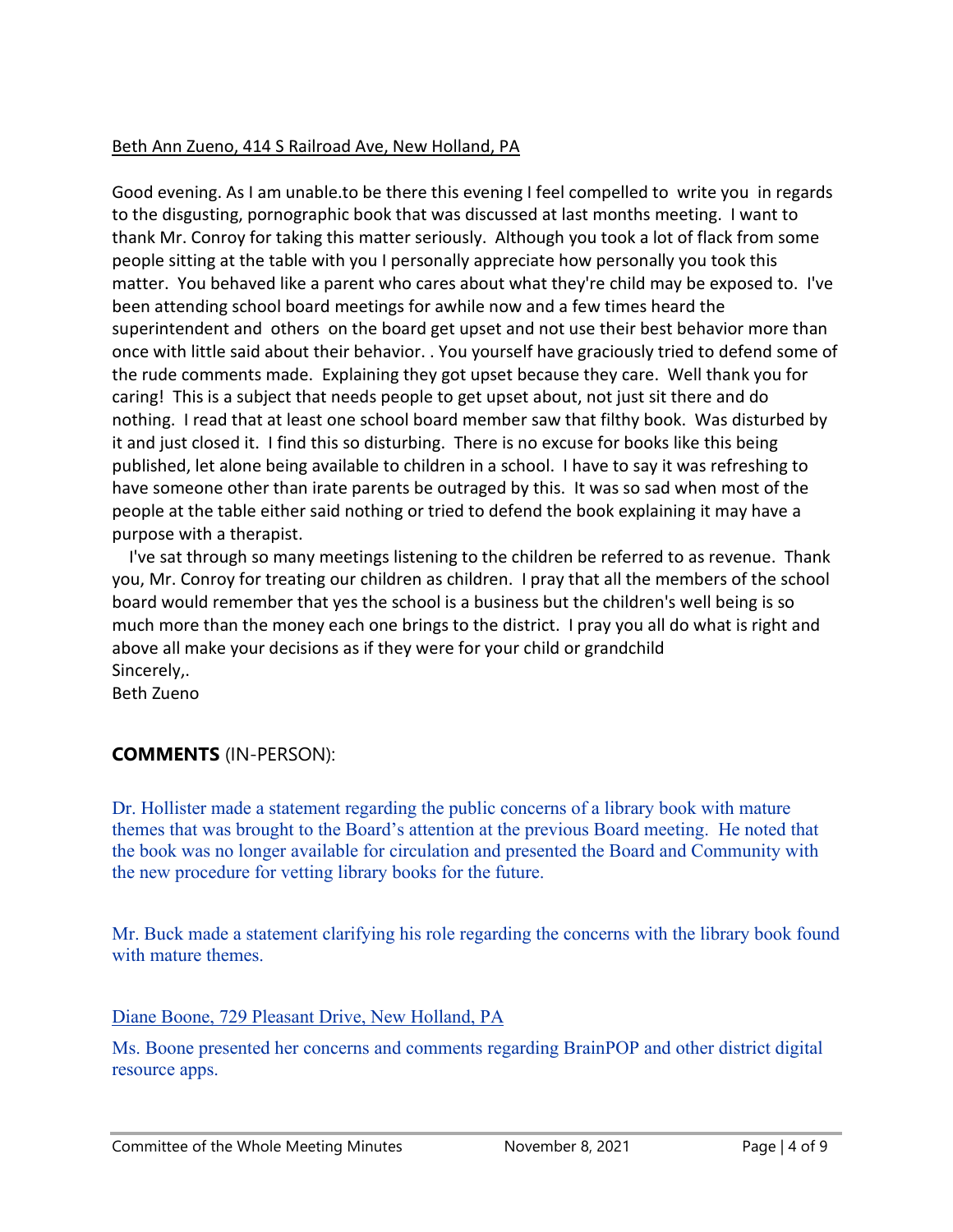### Peggy Buhalo, East Earl, PA

Ms. Buhalo thanked Dr. Hollister for his statement and Mr. Conroy for his public concerns regarding the library book with mature themes and presented her concerns and comments regarding the conduct of Board members.

#### Dave Horst, 1156 East Earl Road, East Earl, PA

Mr. Horst presented his concerns and comments regarding the District's Strategic Direction Plan.

#### James Pottbiger, 2 Running Avenue, New Holland, PA

Mr. Pottbiger presented his concerns and comments regarding the possibility of a vaccine mandate.

#### Nancy Hoober, 255 Stoeven Drive, New Holland, PA

Ms. Hoober presented a statement regarding the library book that was brought before the Board regarding mature themes. She explained to the Board the importance of the book to her and her granddaughter as it presented themes that were currently effecting children.

#### Tony Bellini, Denver, Pa

Mr. Bellini presented her concerns and comments regarding library book with mature themes and the Covid-19 vaccine.

#### Steven Hurst, 209 Jared Way, New Holland, PA

Mr. Hurst presented his concerns regarding the possibility of a vaccine mandate.

#### Chris Buck, 1181 Sheep Hill Road, New Holland, PA

Mr. Buck thanked Dr. Hollister for his years of service and thanked the Board for their services to the Community. He said a prayer.

# **4. Approve Personnel Report**

Mr. Irvin made a motion to approve the personnel report. It was seconded by Mr. Conroy. **The motion was approved. (7-0; 2 absent)**

# **5. Property and Services**

#### **5.a. Action Items:**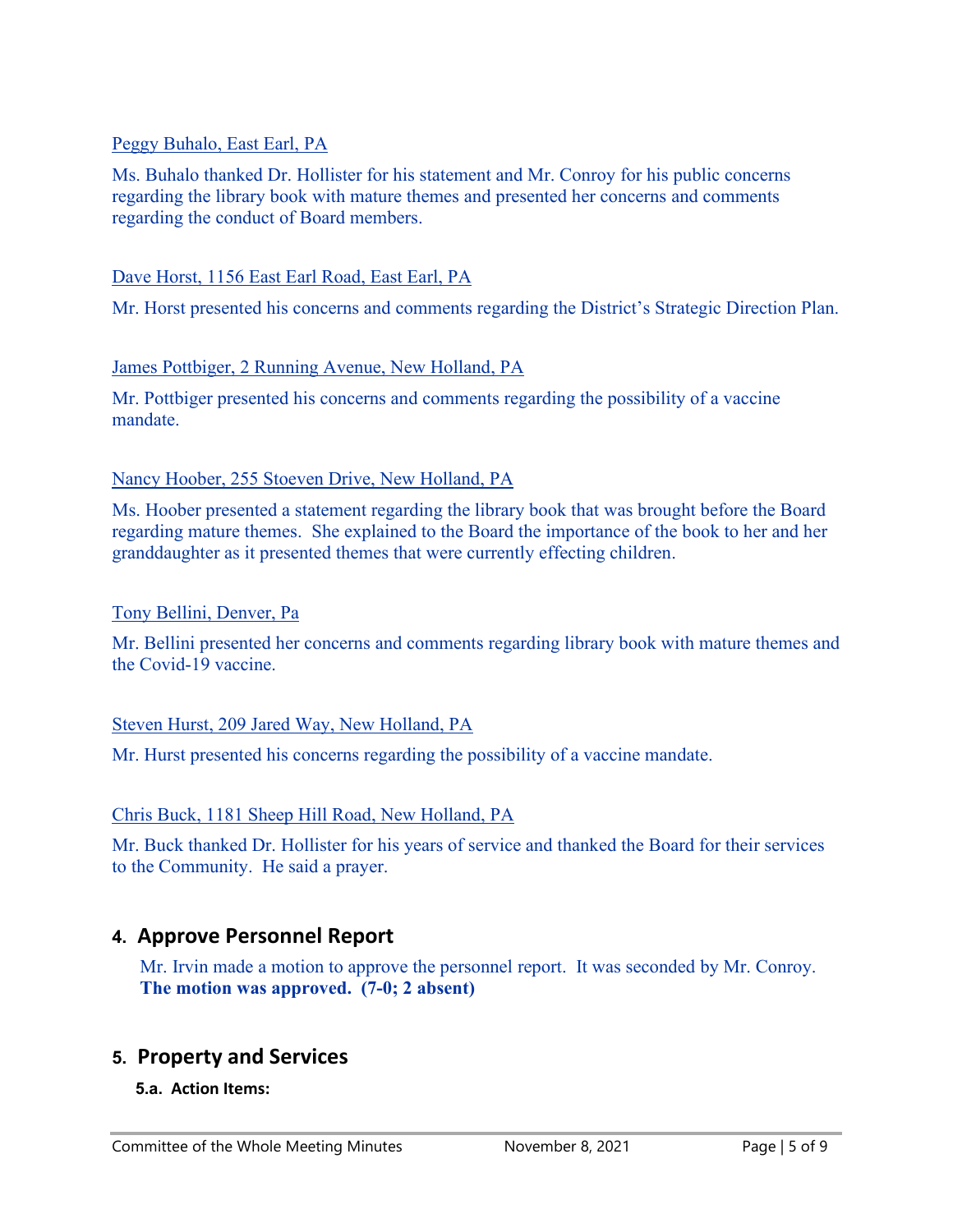#### **5.a.a. Action Item - Approval of the snow removal contract to Usner Excavating for 2021- 22, 2022-23, and 2023-24**

Mr. Ramsey requested the Board to approve the snow removal contract with Usner Excavating for the next three years. He noted that Usner presented the lowest rate for these services.

#### **5.b. Information Items:**

#### **5.b.a. Information Item - 2022-23 Budget Update**

Mr. Ramsey informed the Board that the 2022-2023 budget index was set at 3.4% and he recommended that the District forgo the early budget and submit a budget resolution to not exceed the index.

### **6. Program**

#### **6.a. Information Items:**

#### **6.a.a. Information Item - School Board Policy 109 - Resource Materials - First Read**

Dr. Larkin presented the Board with School Board Policy 109 – Resource Materials with updates and changes to better align with state regulations and PSBA recommendations.

#### **6.a.b. Information Item - School Board Policy 109 Administrative Regulations**

Dr. Larkin presented the Board with the Administrative Regulations to accompany the School Board policy regarding the processes and guardrails for reviewing school resource materials including both library materials and digital resources.

The Administration and Board discussed the Administration Regulations and the attached forms for their review.

Dr. Hollister thanked Dr. Larkin and her team and asked the Board and Community for their feedback.

#### **6.b. Action Items:**

#### **6.b.a. Action Item-Approval of Affidavits of Guardianship**

Dr. Larkin requested the Board to approve Affidavits of Guardianship.

#### **6.b.b. Information Item - Approval use of Brain Pop as an Instructional Resource**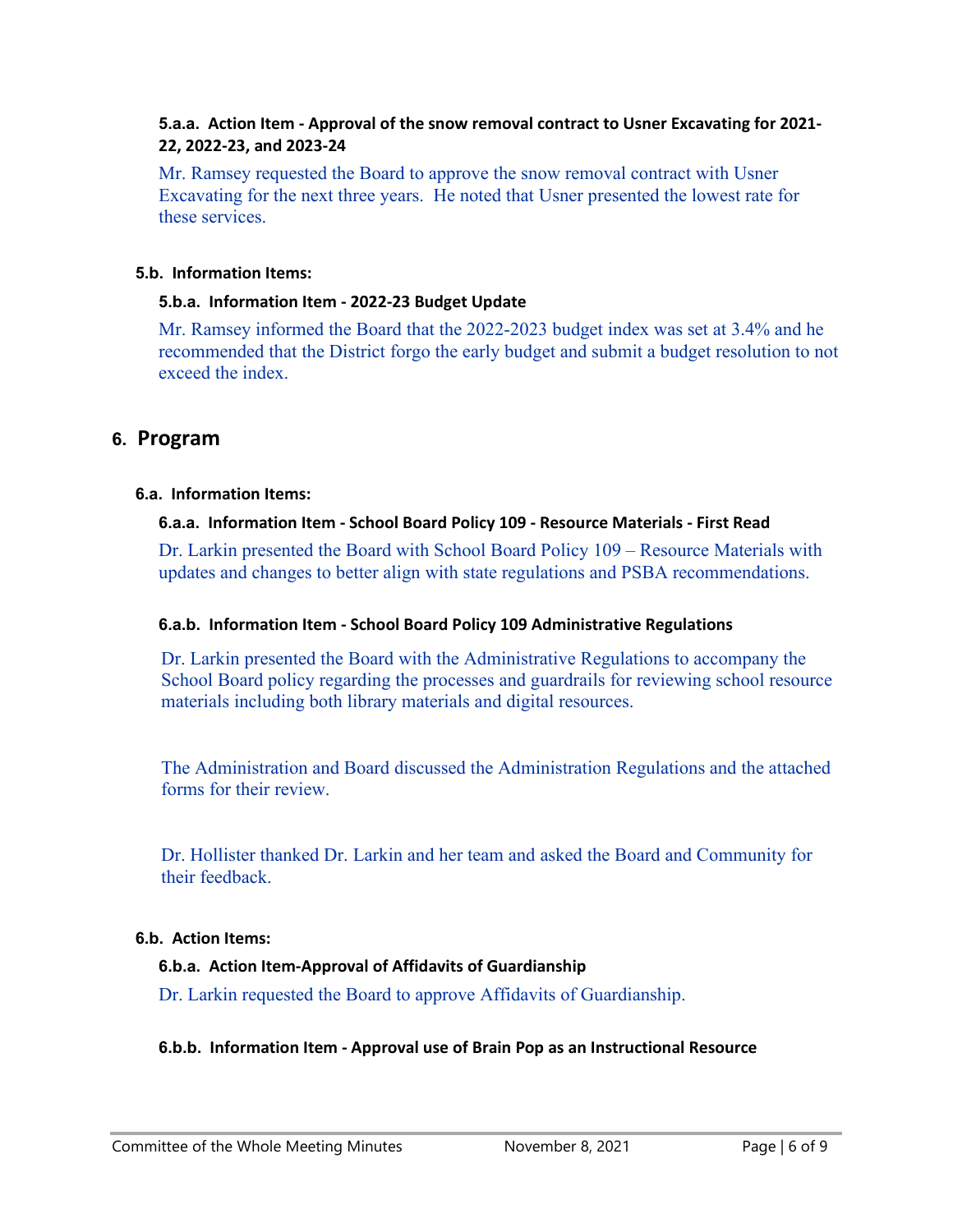Dr. Larkin introduced the District Tech Integrator K-12, Adam Geiman, who presented to the Board the process the District took to review BrainPOP and BrainPOP Junior and their filtering capabilities.

The Board and Administration discussed the possibility and concerns with reactivating BrainPOP for teachers to utilize.

The Board and Administration discussed the process for reviewing digital resources and subscriptions.

The Administration recommended that the Board continue to discuss BrainPOP at this time.

# **7. Management**

#### **7.a. Action Items:**

**7.a.a. Action Item - School Board Policy 903 - Public Participation in Board Meetings - Second Reading**

Dr. Hollister presented School Board Policy 903- Public Participation in Board Meetings for its second and final reading for approval.

#### **7.b. Information Items:**

#### **7.b.a. Information Item - 2022-2023 Academic School Calendar**

Dr. Hollister presented the draft 2022-2023 Academic School Calendar for the Board to review.

#### **7.b.b. Information Item - School Board Meeting Calendar Schedule 2022-2023**

Dr. Hollister presented the School Board Meeting Calendar Schedule for 2022-2023 for the Board to review.

#### **7.b.c. Information Item - School Board Policy 003 - Functions for Review and Discussion**

Mr. Conroy made a motion to discuss - School Board Policy 003 - Functions for Review and Discussion. It was seconded by Mr. Dahl. **The motion was approved. (7-0; 2 absent)**

Mr. Conroy presented some recommendations for School Policy 003 regarding School Board member visits to school buildings.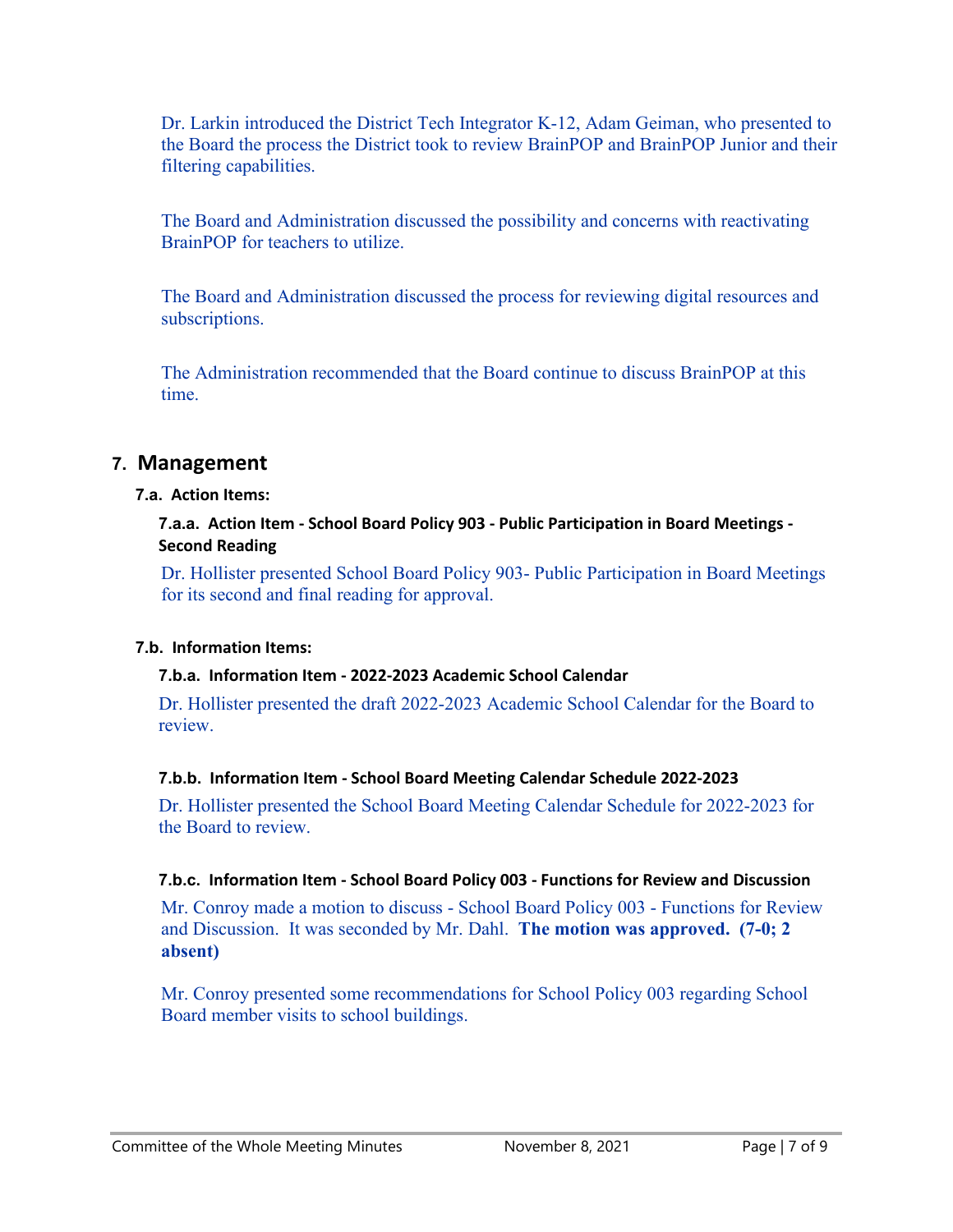Mr. Conroy made a motion to review modifications of School Board Policy 003 - Functions for Review and Discussion. It was seconded by Mr. Irvin. **The motion was approved. (7-0; 2 absent)**

Dr. Hollister noted that he was take the modified language and present to the District's solicitor and administration for review.

#### **7.b.d. Information Item - School Board Policy 203 - Immunizations and Communicable Diseases for Review and Discussion**

Mr. Conroy made a motion to discuss - School Board Policy 203 - Immunizations and Communicable Diseases for Review and Discussion. It was seconded by Mr. Dahl. **The motion was approved. (7-0; 2 absent)**

Mr. Conroy recommended language regarding exemptions to immunizations to include moral and ethical convictions to align with school code.

Mr. Conroy made a motion to place School Board Policy 003 - Functions for Review and Discussion up for review and discussion. It was seconded by Mr. Buck. **The motion was approved. (7-0; 2 absent)**

## **8. Announcements**

Mr. Wentzel informed that Board that he and Dr. Hollister had visited each of the school buildings to meet and greet teachers.

Mr. Wentzel announced that an executive session would occur after the Board meeting to discuss a land matter and personnel matter.

Dr. Hollister informed the Board that he would not be present at the upcoming Board meeting. He would be out of the District all day.

# **9. Adjournment**

Mr. Irvin made a motion to adjourn the meeting at 8:48 p.m. with a second by Mr. Dahl. **The motion was approved. (7-0; 2 absent)**

Justin W. Johnson

**\_\_\_\_\_\_\_\_\_\_\_\_\_\_\_\_\_\_\_\_\_\_\_\_\_\_\_\_\_\_\_\_\_\_\_\_\_\_\_\_\_\_\_\_\_\_**